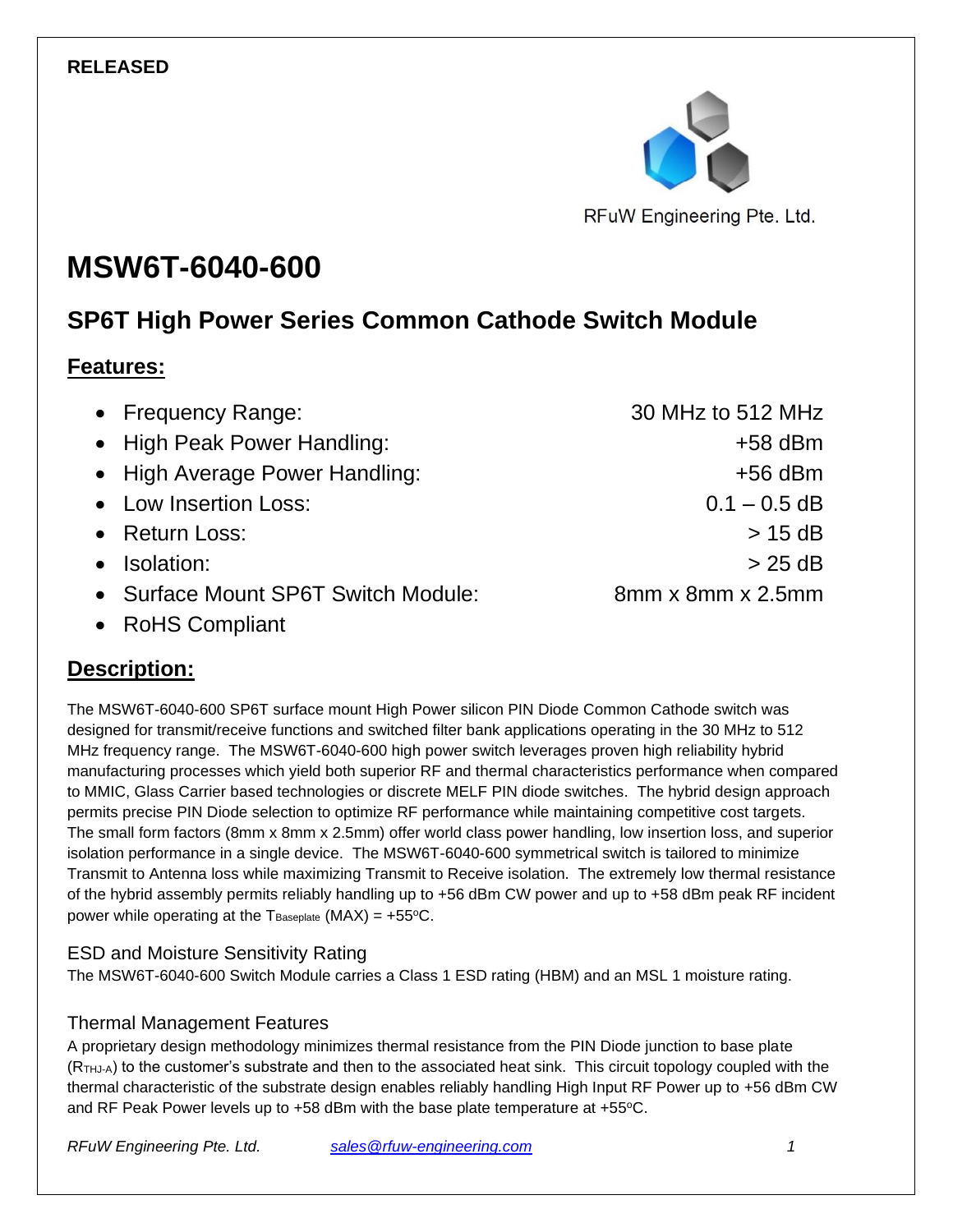#### **MSW6T-6040-600 Series Common Cathode SP6T Switch Module Schematic**



#### **Absolute Maximum Ratings** @ Zo=50Ω, TA= +25°C.

| <b>Parameter</b>                | <b>Conditions</b>                                 | <b>Absolute Maximum Value</b>       |
|---------------------------------|---------------------------------------------------|-------------------------------------|
| <b>Forward Current - ON ARM</b> |                                                   | 600 mA                              |
| <b>Reverse Voltage - OFF</b>    |                                                   | 275 V                               |
| <b>ARMS</b>                     |                                                   |                                     |
| <b>Forward Diode Voltage</b>    | $I_F = 200$ mA                                    | 1.2V                                |
| <b>Operating Temperature</b>    |                                                   | $-65^{\circ}$ C to 125 $^{\circ}$ C |
| <b>Storage Temperature</b>      |                                                   | $-65^{\circ}$ C to $+125^{\circ}$ C |
| <b>Junction Temperature</b>     |                                                   | $+175^{\circ}$ C                    |
| <b>Assembly Temperature</b>     | $T = 10$ sec                                      | $+260^{\circ}$ C for 10 sec         |
| <b>CW Incident Power</b>        | Source VSWR: 1.2:1, Load                          | $+56$ dBm                           |
|                                 | VSWR: 1.2:1,                                      |                                     |
|                                 | $T_{\text{CASE}} = +55^{\circ}C$ , Cold Switching |                                     |
| <b>Peak Incident Power</b>      | Source VSWR: 1.2:1, Load                          | $+58$ dBm                           |
| <b>Handling</b>                 | VSWR: 1.2:1,                                      |                                     |
|                                 | $PW = 30$ usec, $DC = 20$ %,                      |                                     |
|                                 | $T_{\text{case}} = +55^{\circ}C$                  |                                     |

T<sub>CASE</sub> is defined as the temperature of the bottom ground surface of the device.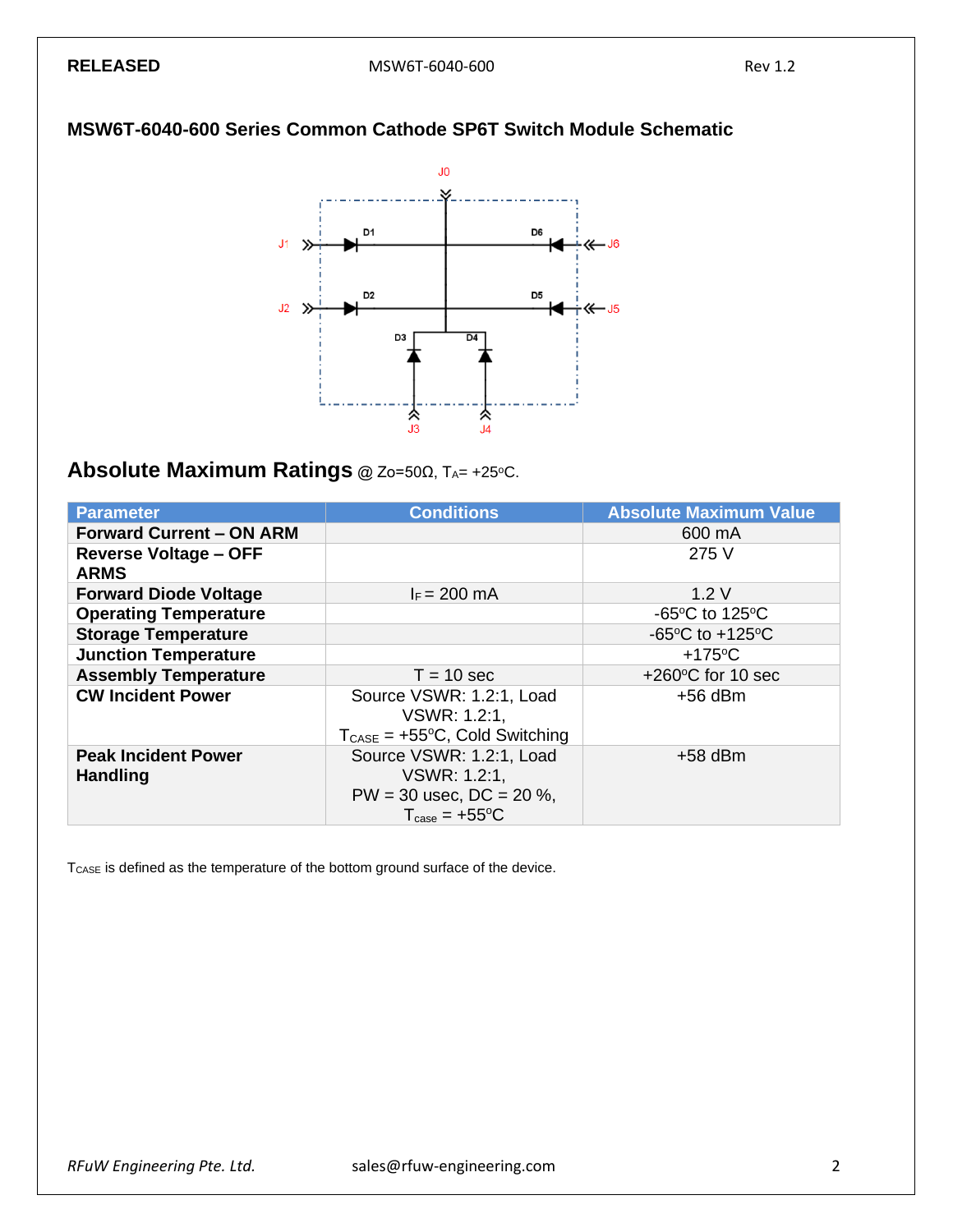#### **MSW6T-6040-600 Electrical Specifications** @ Zo=50Ω, TA= +25°C

| <b>Parameter</b>                       | <b>Symbol</b>                                                                  | <b>Test Condition</b>                                                                                                                                             | <b>Min</b><br><b>Value</b> | <b>Typ</b><br><b>Value</b> | <b>Max</b><br><b>Value</b> | <b>Units</b> |
|----------------------------------------|--------------------------------------------------------------------------------|-------------------------------------------------------------------------------------------------------------------------------------------------------------------|----------------------------|----------------------------|----------------------------|--------------|
| <b>Frequency</b>                       | F                                                                              |                                                                                                                                                                   | 30                         |                            | 512                        | <b>MHz</b>   |
| <b>Insertion Loss</b>                  | IL<br>ON ARM: $I_F = 200$ mA<br>OFF ARMs: $V_R = -50V \text{ @ } 0 \text{ mA}$ |                                                                                                                                                                   |                            |                            |                            |              |
|                                        |                                                                                | $P_{IN} = -10$ dBm                                                                                                                                                |                            |                            |                            |              |
|                                        |                                                                                | 30 MHz - 250 MHz (*)                                                                                                                                              |                            | 0.1                        | 0.2                        | dB           |
|                                        |                                                                                | 250 MHz - 400 MHz (*)                                                                                                                                             |                            | 0.3                        | 0.4                        | dB           |
|                                        |                                                                                | 400 MHz - 512 MHz (*)                                                                                                                                             |                            | 0.4                        | 0.5                        | dB           |
| <b>Return Loss</b>                     | <b>RL</b>                                                                      | $P_{IN} = -10$ dBm<br>ON ARM: $F = 200$ mA<br>OFF ARMS: $V_R = -50V \text{ @ } 0 \text{ mA}$                                                                      |                            |                            |                            | dB           |
|                                        |                                                                                | 30 MHz $-$ 300 MHz (*)                                                                                                                                            | 15                         | 20                         |                            | dB           |
|                                        |                                                                                | 300 MHz - 512 MHz (*)                                                                                                                                             | 11                         | 13                         |                            | dB           |
| <b>Isolation</b>                       | <b>ISO</b>                                                                     | $P_{IN} = -10$ dBm<br>ON ARM: $I_F = 200$ mA<br>OFF ARMS: $V_R = -50V \& 0 \text{ mA}$                                                                            |                            |                            |                            |              |
|                                        |                                                                                | 30 MHz - 300 MHz (*)                                                                                                                                              | 28                         | 35                         |                            | dB           |
|                                        |                                                                                | 300 MHz $-$ 512 MHz (*)                                                                                                                                           | 25                         | 27                         |                            | dB           |
| <b>CW Incident</b><br>Power (Note 1)   | $P_{inc}$ (CW)                                                                 | ON ARM: IF = $300 \text{ mA}$<br>OFF ARMS: VR = -250V @ 0 mA<br>1.2:1 Source VSWR & 1.2:1 Load VSWR<br>$T_{\text{CASE}} = +55^{\circ}C$                           |                            |                            | 56                         | dBm          |
| <b>Peak Incident</b><br>Power (Note 1) | $P_{inc}$ (Peak)                                                               | ON ARM: $IF = 500 mA$<br>OFF ARMS: VR = -275V @ 0 mA<br>1.2:1 Source VSWR & 1.2:1 Load VSWR,<br>$PW = 30$ usec, Duty Cycle = 20%, $T_{CASE} =$<br>$+55^{\circ}$ C |                            |                            | 58                         | dBm          |
| <b>Switching Time</b><br>(Note 2)      | tsw                                                                            | 50% TTL to to 90% RF Voltage                                                                                                                                      |                            | 1.5                        | 3                          | usec         |

Conditions:

(\*) These specifications can be fine-tuned with external bias components.

- 1. The PIN Diode minimum reverse DC Voltage (VHIGH) is used to maintain the High Resistance state in the OFF PIN Diode. It is determined by the RF frequency, incident power, pulse width, duty cycle, characteristic impedance and VSWR in addition to the RF characteristics of the PIN Diodes.
- 2. Switching time defined to be from 50% TTL signal to 10/90% RF Voltage. This is controlled by the PIN Diode Driver circuit performance as well as the RF characteristics of the PIN Diodes.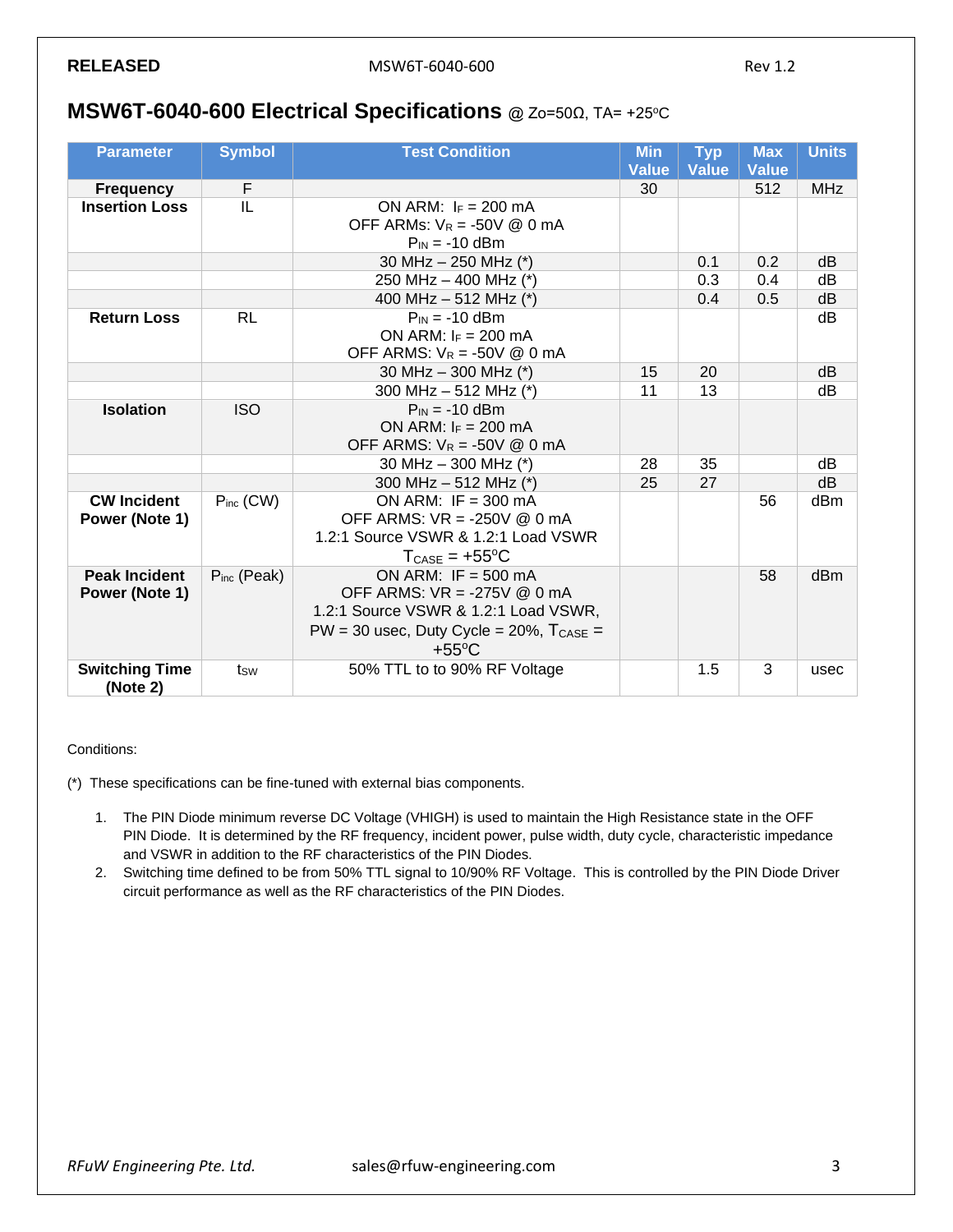#### **MSW6T-6040-600 Small Signal RF Characteristics**

#### **MSW6T-6040-600 Insertion Loss**



#### **MSW6T-6040-600 Return Loss**



#### *RFuW Engineering Pte. Ltd.* sales@rfuw-engineering.com 4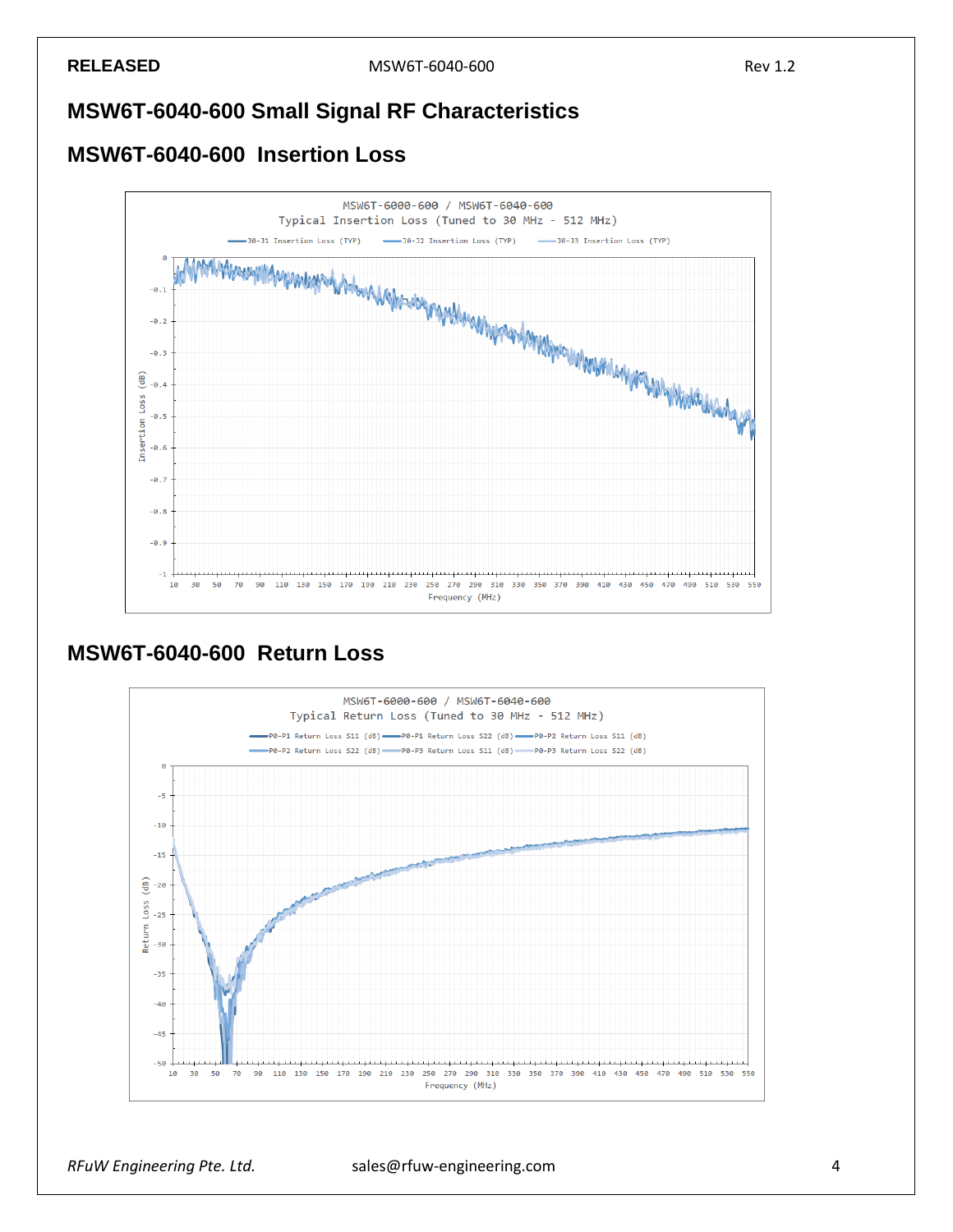**RELEASED** MSW6T-6040-600 Rev 1.2

### **MSW6T-6040-600 Isolation**

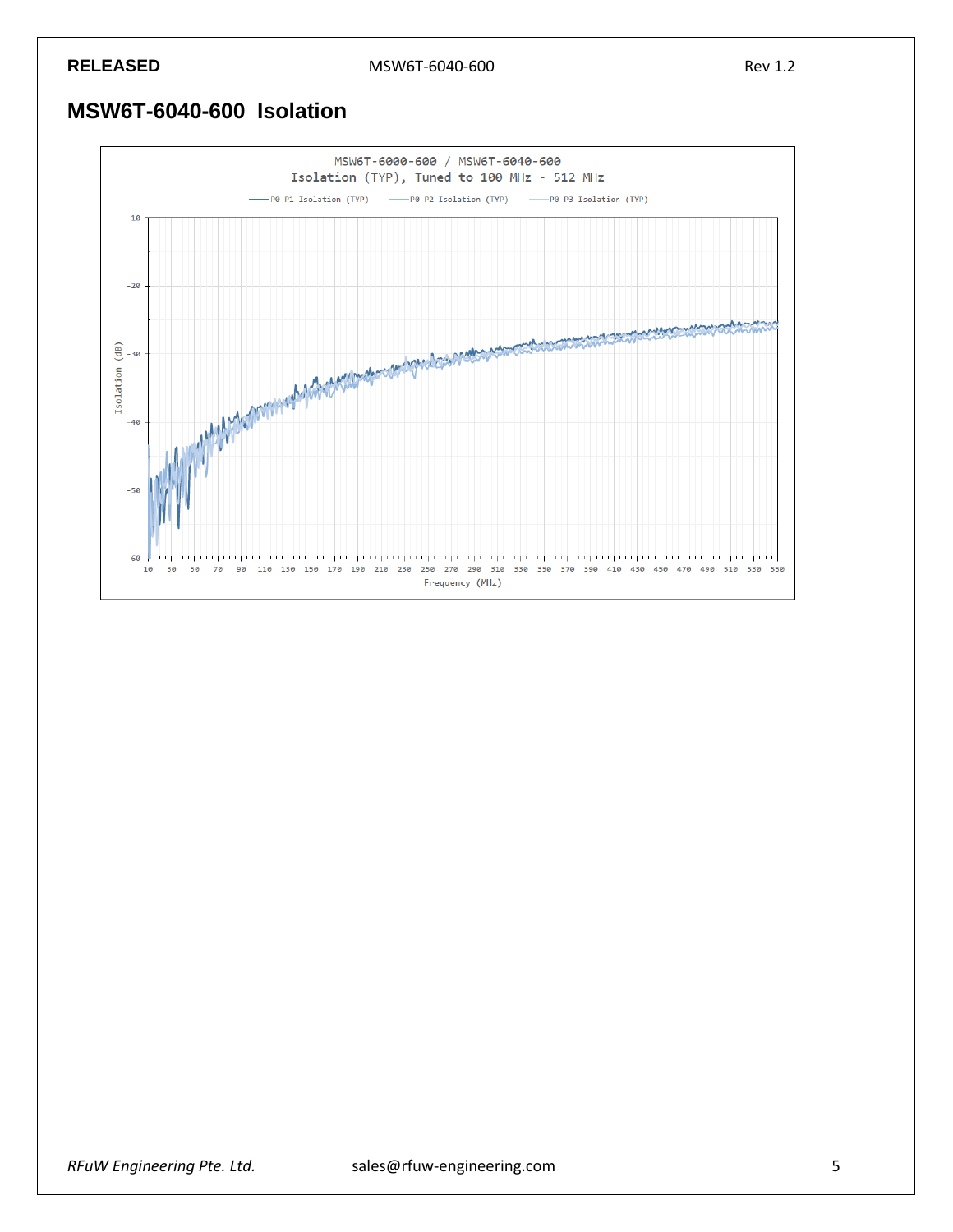### **MSW6T-6040-600 Operating Truth Table:**

| <b>State</b>                                                              | J <sub>0</sub><br><b>Bias</b> | J <sub>1</sub><br><b>Bias</b>     | J2<br><b>Bias</b>                     | J3<br><b>Bias</b>                 | J <sub>4</sub><br><b>Bias</b>     | J <sub>5</sub><br><b>Bias</b>     | J6<br><b>Bias</b>                 |
|---------------------------------------------------------------------------|-------------------------------|-----------------------------------|---------------------------------------|-----------------------------------|-----------------------------------|-----------------------------------|-----------------------------------|
| State 1<br><b>J0-J1 Low Loss</b><br>J2-J6 Isolation                       | $-0V$                         | $+5V$ @<br>$+200mA$               | VMRB <sup>@</sup><br>0 <sub>m</sub> A | $V_{MRB}$ $@$<br>0 mA             | $V_{MRB}$ $@$<br>0 <sub>m</sub> A | VMRB <sup>@</sup><br>0 mA         | $V_{MRB}$ $@$<br>0 <sub>m</sub> A |
| State 2<br><b>J0-J2 Low Loss</b><br>J1,J3-J6 Isolation                    | $-0V$                         | $V_{MRB}$ $@$<br>0 <sub>m</sub> A | +5V @<br>$+200mA$                     | $V_{MRB}$ $@$<br>0 mA             | $V_{MRB}$ $@$<br>0 mA             | $V_{MRB}$ $@$<br>0 <sub>m</sub> A | $V_{MRB}$ $@$<br>0 <sub>m</sub> A |
| State 3<br><b>J0-J3 Low Loss</b><br>J1, J2, J4-J6<br><b>Isolation</b>     | $-0V$                         | $V_{MRB}$ $@$<br>0 <sub>m</sub> A | $V_{MRB}$ $@$<br>0 <sub>m</sub> A     | $+5V$ @<br>$+200mA$               | $V_{MRB}$ $@$<br>0 <sub>m</sub> A | $V_{MRB}$ $@$<br>0 <sub>m</sub> A | $V_{MRB}$ $@$<br>0 <sub>m</sub> A |
| State 4<br><b>J0-J4 Low Loss</b><br>$J1 - J3, J5, J6$<br><b>Isolation</b> | $-0V$                         | $V_{MRB}$ $@$<br>0 <sub>m</sub> A | $V_{MRB}$ $@$<br>0 <sub>m</sub> A     | $V_{MRB}$ $@$<br>0 <sub>m</sub> A | +5V @<br>$+200mA$                 | $V_{MRB}$ $@$<br>0 <sub>m</sub> A | $V_{MRB}$ $@$<br>0 <sub>m</sub> A |
| State 5<br><b>J0-J5 Low Loss</b><br>J1-J4, J6 Isolation                   | $-0V$                         | $V_{MRB}$ $@$<br>0 <sub>m</sub> A | $V_{MRB}$ $@$<br>0 <sub>m</sub> A     | $V_{MRB}$ $@$<br>0 <sub>m</sub> A | $V_{MRB}$ $@$<br>0 <sub>m</sub> A | $+5V$ @<br>$+200mA$               | $V_{MRB}$ $@$<br>0 <sub>m</sub> A |
| State 6<br><b>J0-J6 Low Loss</b><br>J1-J5 Isolation                       | $-0V$                         | $V_{MRB}$ $@$<br>0 <sub>m</sub> A | $V_{MRB}$ $@$<br>0 <sub>m</sub> A     | $V_{MRB}$ $@$<br>0 mA             | $V_{MRB}$ $@$<br>0 <sub>m</sub> A | $V_{MRB}$ $@$<br>0 mA             | $+5V$ @<br>+200mA                 |

Note: 1) VMRB value please refer to the Minimum Reverse Bias Voltage vs Frequency table to determine the required biasing voltage as various frequencies and power levels.

## **Minimum Reverse Bias Voltage vs Frequency**

| <b>Frequency</b>               | <b>30 MHz</b> | <b>88 MHz</b> | <b>225 MHz</b> | 512 MHz |
|--------------------------------|---------------|---------------|----------------|---------|
| <b>Reverse Bias</b><br>Voltage | $-200V$       | $-185V$       | $-150V$        | $-100V$ |
| Note: Signal conditions:       |               |               |                |         |
| Input Power:                   | 100W (CW)     |               |                |         |
| Source VSWR:                   | 1.2:1         |               |                |         |
| Load VSWR:                     | 1.2:1         |               |                |         |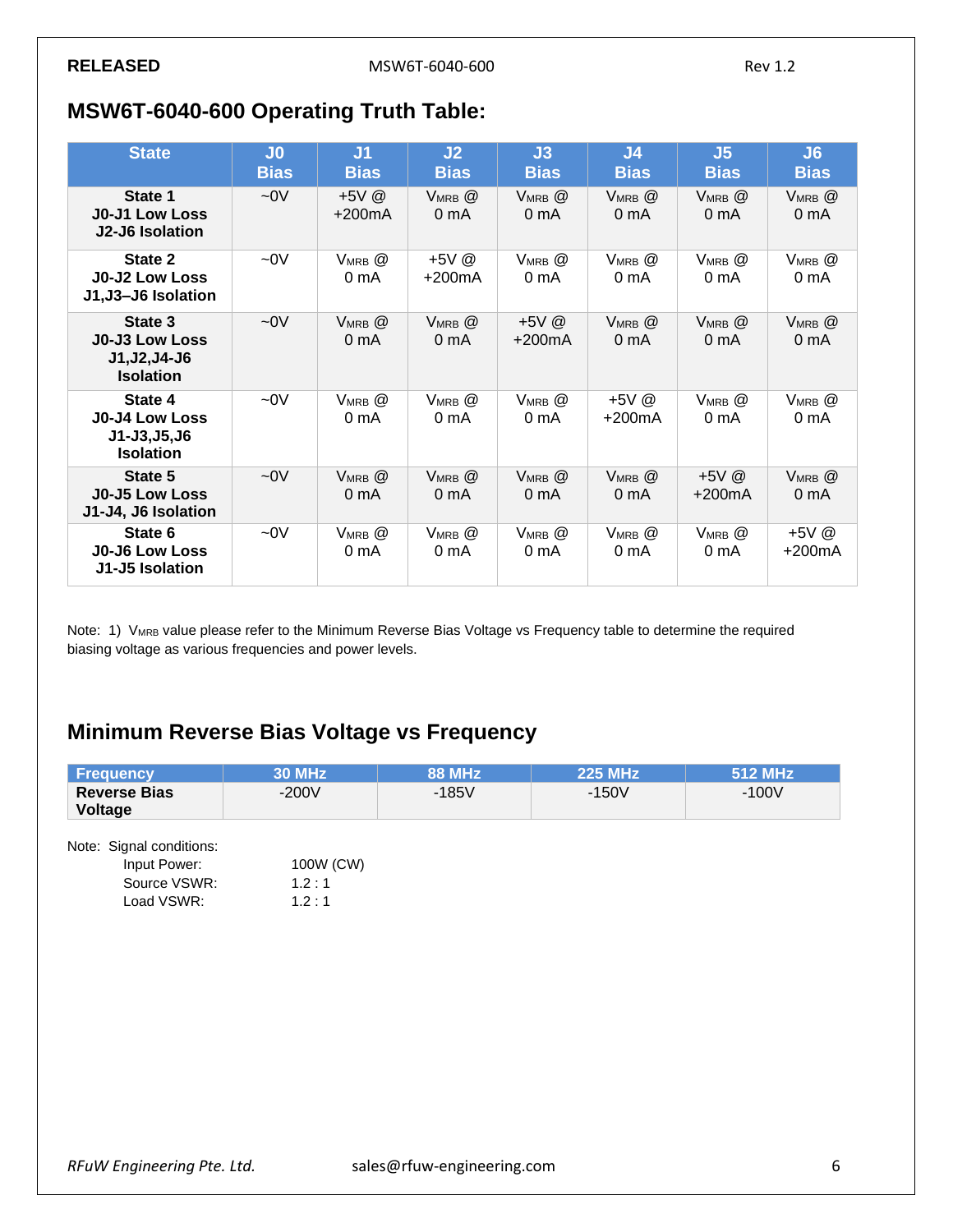#### **Assembly Instructions**

The MSW6T-6040-600 may be attached to the printed circuit card using solder reflow procedures using either RoHS or Sn63/ Pb37 type solders per the Table and Temperature Profile Graph shown below:

| <b>Profile Parameter</b>                   | <b>Sn-Pb Assembly Technique</b>                   | <b>RoHS Assembly Technique</b>                    |
|--------------------------------------------|---------------------------------------------------|---------------------------------------------------|
| Average ramp-up rate $(TL$ to<br>$T_P$ )   | $3^{\circ}$ C/sec (max)                           | $3^{\circ}$ C/sec (max)                           |
| Preheat                                    |                                                   |                                                   |
| Temp Min $(T_{smin})$                      | $100^{\circ}$ C                                   | $100^{\circ}$ C                                   |
| Temp Max $(Tsmax)$                         | $150^{\circ}$ C                                   | $150^{\circ}$ C                                   |
| Time ( min to max) $(t_s)$                 | $60 - 120$ sec                                    | $60 - 180$ sec                                    |
| $T_{\text{smax}}$ to $T_L$                 |                                                   |                                                   |
| Ramp up Rate                               |                                                   | $3^{\circ}$ C/sec (max)                           |
| Peak Temp (T <sub>P</sub> )                | $225^{\circ}$ C +0 $^{\circ}$ C / -5 $^{\circ}$ C | $260^{\circ}$ C +0 $^{\circ}$ C / -5 $^{\circ}$ C |
| Time within 5°C of Actual Peak             |                                                   |                                                   |
| Temp $(T_P)$                               | 10 to 30 sec                                      | 20 to 40 sec                                      |
| <b>Time Maintained Above:</b>              |                                                   |                                                   |
| Temp $(T_L)$                               | $183^{\circ}$ C                                   | $217^{\circ}$ C                                   |
| Time $(t_L)$                               | 60 to 150 sec                                     | 60 to 150 sec                                     |
| Ramp Down Rate                             | $6^{\circ}$ C/sec (max)                           | 6°C/sec (max)                                     |
| Time 25 $\rm{^{\circ}C}$ to T <sub>P</sub> | 6 minutes (max)                                   | 8 minutes (max)                                   |

#### **Solder Re-Flow Time-Temperature Profile**

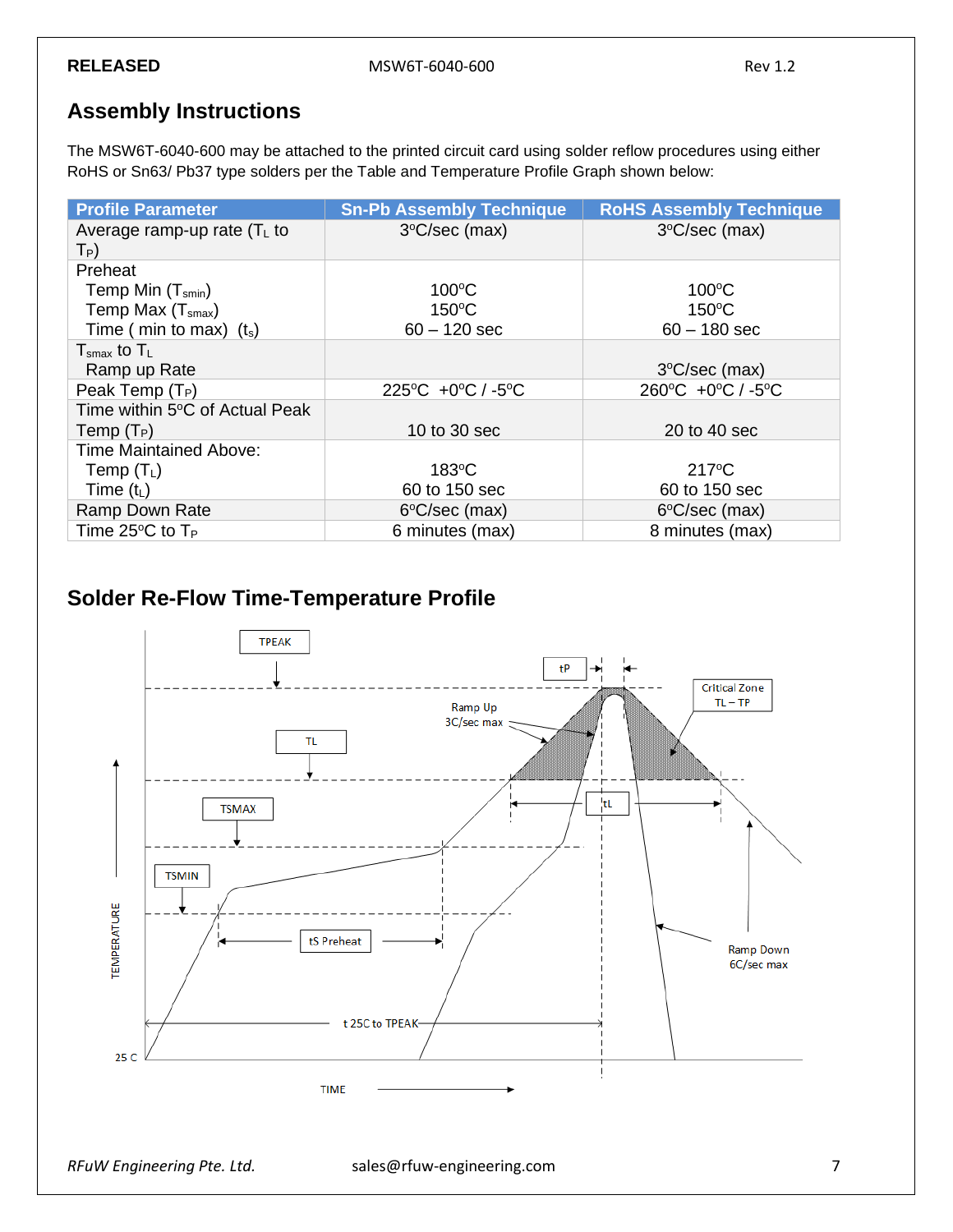**RELEASED** MSW6T-6040-600 RELEASED Rev 1.2







#### Notes:

- 1) Metalized area on backside is the RF, DC and Thermal ground. In user's end application this surface temperature must be managed to meet the power handling requirements.
- 2) RF Cover: White Ceramic
- 3) Substrate Material: 20 mils Aluminum Nitride (AlN)

#### **MSW6T-6040-601 Pin Assignment**

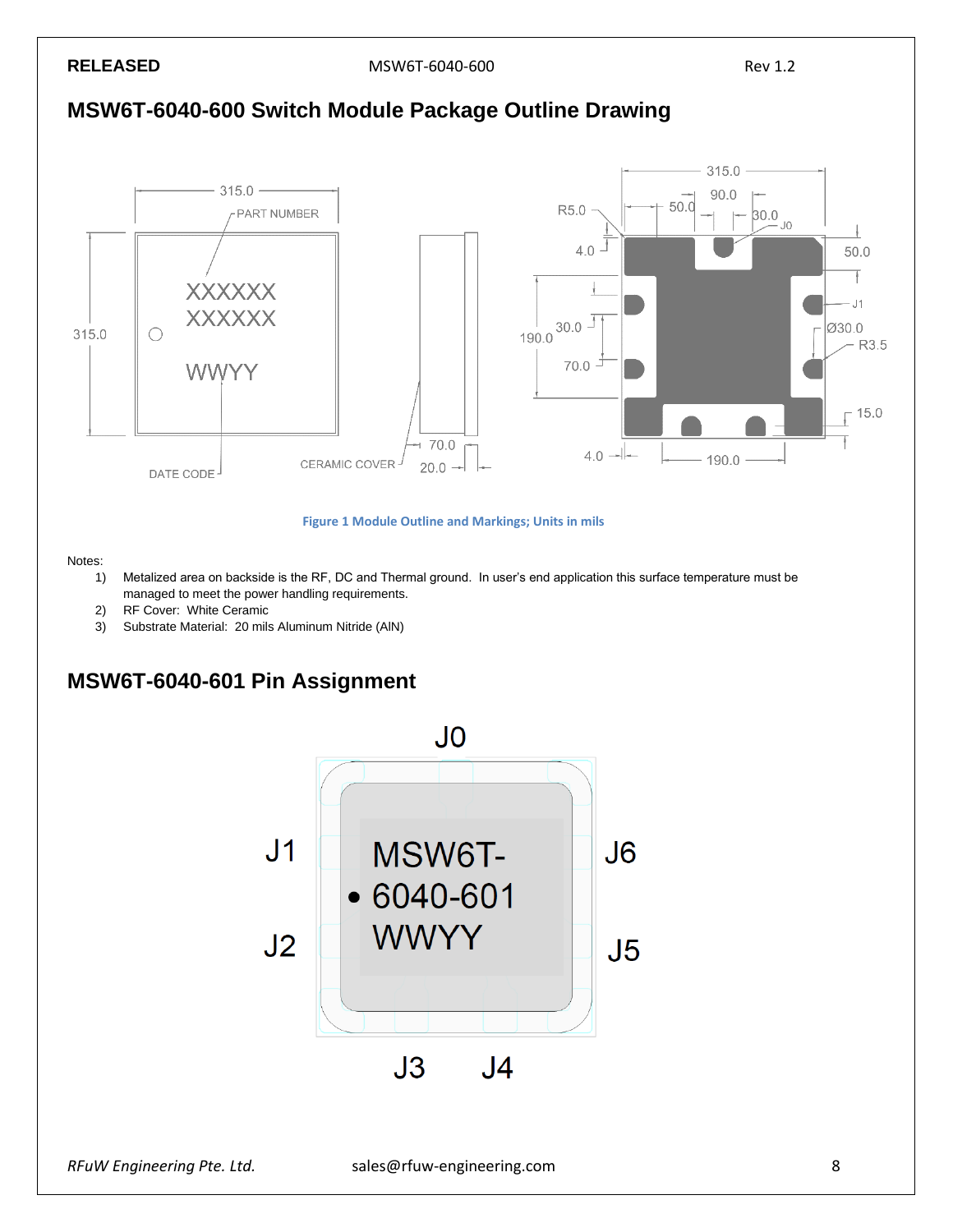**RELEASED** Rev 1.2





#### **Thermal Design Considerations:**

The design of the MSW6T-6040-600 permits the maximum efficiency in thermal management of the PIN Diodes while maintaining extremely high reliability. Optimum switch performance and reliability of the device can be achieved by the maintaining the base ground surface temperature of less than +55°C.

There must be a minimal thermal and electrical resistance between the bottom surface of the switch package and ground/heat sink system. Adequate thermal management is required to maintain a T<sub>JC</sub> at less than +175°C and thereby avoid adversely affecting the semiconductor reliability. Special care must be taken to assure that minimal voiding occurs in the solder connection in the area shaded in red in the figure shown below:

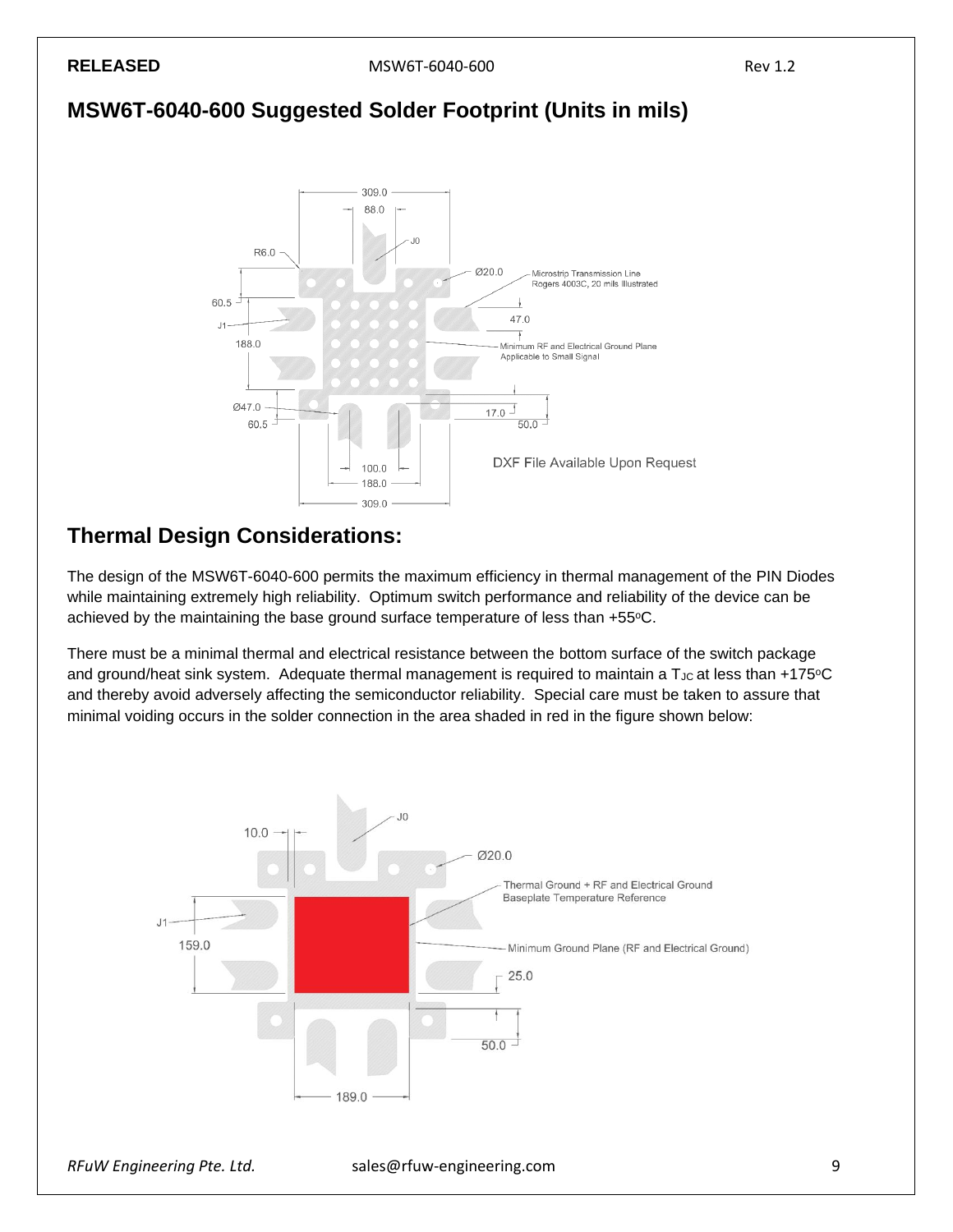## **MSW6T-6040-600 Biasing Schematic**



| <b>Component</b>                | Label                                                                                               | <b>MFG PN</b>                                                                                              |
|---------------------------------|-----------------------------------------------------------------------------------------------------|------------------------------------------------------------------------------------------------------------|
| <b>RF</b> Inductor              | $LO - LG$                                                                                           | 1008LS-222XJE<br>Coilcraft, 2.2 UH                                                                         |
| <b>RF Coupling</b><br>Capacitor | C0, C1, C2, C3, C4,<br>C5, C6                                                                       | TDK, 06032C102JAT2A, 200V, 1000 PF, X7R, 0603 (*)<br>(*) Usage is two; total capacitance is $\sim 2000$ pF |
| <b>RF Bypass Capacitor</b>      | C10, C11, C12, C13,<br>C14, C15, C16                                                                | AVX, 08052C182KAT2A, 200V, 1800 PF, X7R, 0805<br>(X1)                                                      |
| <b>Current Limit Resistor</b>   | R <sub>1</sub> , R <sub>2</sub> , R <sub>3</sub> , R <sub>4</sub> , R <sub>5</sub> , R <sub>6</sub> | 150 mA ≤ Forward Bias Current ≤ 250 mA; RF Power,<br>Frequency and Linearity Dependant                     |